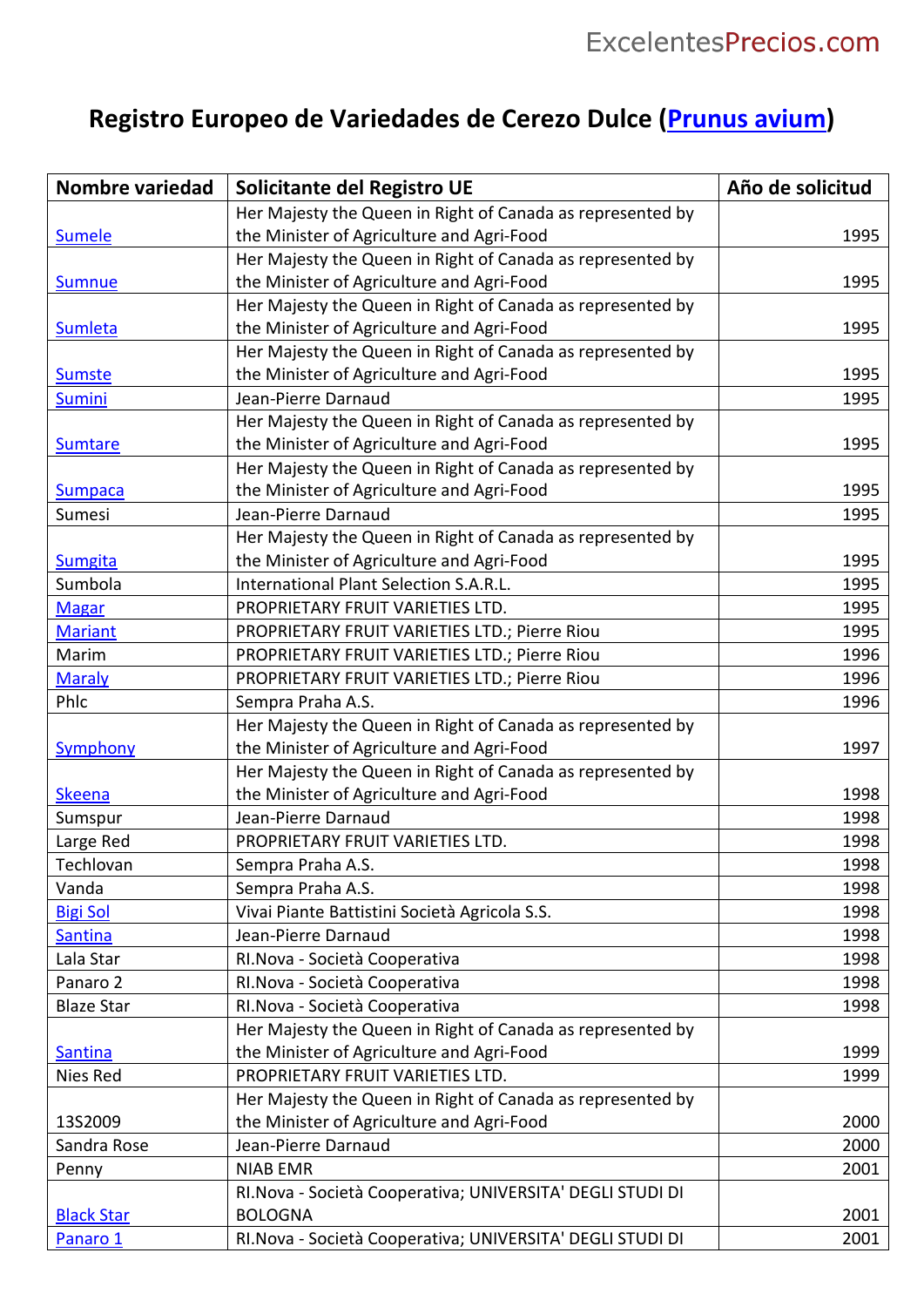|                   | <b>BOLOGNA</b>                                               |      |
|-------------------|--------------------------------------------------------------|------|
|                   | RI. Nova - Società Cooperativa; UNIVERSITA' DEGLI STUDI DI   |      |
| <b>Grace Star</b> | <b>BOLOGNA</b>                                               | 2001 |
| Sumcoro           | Jean-Pierre Darnaud                                          | 2001 |
| Sumcoja           | Jean-Pierre Darnaud                                          | 2001 |
| Sumbigo           | Jean-Pierre Darnaud                                          | 2001 |
| Sonnet            | Jean-Pierre Darnaud                                          | 2001 |
| PC 71446          | Washington State University Research Foundation              | 2002 |
| Axel              | Hungarian University of Agriculture and Life Sciences        | 2002 |
| Vera              | Hungarian University of Agriculture and Life Sciences        | 2002 |
| PC 70643          | Washington State University Research Foundation              | 2003 |
| Aida              | Hungarian University of Agriculture and Life Sciences        | 2004 |
| Carmen            | Hungarian University of Agriculture and Life Sciences        | 2004 |
| Rita              | Hungarian University of Agriculture and Life Sciences        | 2004 |
| Annus             | Hungarian University of Agriculture and Life Sciences        | 2004 |
| Paulus            | Hungarian University of Agriculture and Life Sciences        | 2004 |
| Petrus            | National Agricultural Research and Innovation Centre (NARIC) | 2004 |
|                   | Institut National de Recherche pour l'Agriculture            |      |
| Ferpin            | l'Alimentation et l'Environnement (INRAE)                    | 2004 |
|                   | Institut National de Recherche pour l'Agriculture            |      |
| Folfer            | l'Alimentation et l'Environnement (INRAE)                    | 2004 |
|                   | AZIENDA AGRICOLA VIVAISTICA DI GUIDO GIUSEPPE "PIANTE        |      |
| Medit Lisa        | <b>MEDITERRANEE"</b>                                         | 2005 |
|                   | Institut National de Recherche pour l'Agriculture            |      |
| Fertard           | l'Alimentation et l'Environnement (INRAE)                    | 2005 |
|                   | Institut National de Recherche pour l'Agriculture            |      |
| Fermina           | l'Alimentation et l'Environnement (INRAE)                    | 2005 |
| PC 71468          | Washington State University Research Foundation              | 2005 |
|                   | Her Majesty the Queen in Right of Canada as represented by   |      |
| SUMN314CH         | the Minister of Agriculture and Agri-Food                    | 2005 |
| SUMS313CH         | Jean-Pierre Darnaud                                          | 2005 |
| Cambrina          | Cornell Research Foundation Inc.                             | 2006 |
| Early Korvik      | Výzkumný a Šlechtitelský ústav Ovocnářský Holovousy s.r.o.   | 2006 |
|                   | Institut National de Recherche pour l'Agriculture            |      |
| Ferdiva           | l'Alimentation et l'Environnement (INRAE)                    | 2006 |
|                   | Institut National de Recherche pour l'Agriculture            |      |
| Fertille          | l'Alimentation et l'Environnement (INRAE)                    | 2006 |
| Glenred           | Rústicas del Guadalquivir S.L.; Star Fruits Diffusion S.A.S. | 2006 |
| Justyna           | Výzkumný a Šlechtitelský ústav Ovocnářský Holovousy s.r.o.   | 2007 |
| Tamara            | Výzkumný a Šlechtitelský ústav Ovocnářský Holovousy s.r.o.   | 2007 |
| Fabiola           | Výzkumný a Šlechtitelský ústav Ovocnářský Holovousy s.r.o.   | 2007 |
| Christiana        | Výzkumný a Šlechtitelský ústav Ovocnářský Holovousy s.r.o.   | 2007 |
|                   | Institut National de Recherche pour l'Agriculture            |      |
| Ferdouce          | l'Alimentation et l'Environnement (INRAE)                    | 2007 |
| Kasandra          | Výzkumný a Šlechtitelský ústav Ovocnářský Holovousy s.r.o.   | 2008 |
| Korvik            | Výzkumný a Šlechtitelský ústav Ovocnářský Holovousy s.r.o.   | 2008 |
| <b>Frisco</b>     | <b>SDR Fruit LLC</b>                                         | 2009 |
|                   | Alma Mater Studiorum-Università di Bologna; RI. Nova -       |      |
| <b>Big Star</b>   | Società Cooperativa                                          | 2009 |
| Sweet Georgia     | Rob Kruimink                                                 | 2009 |
|                   |                                                              |      |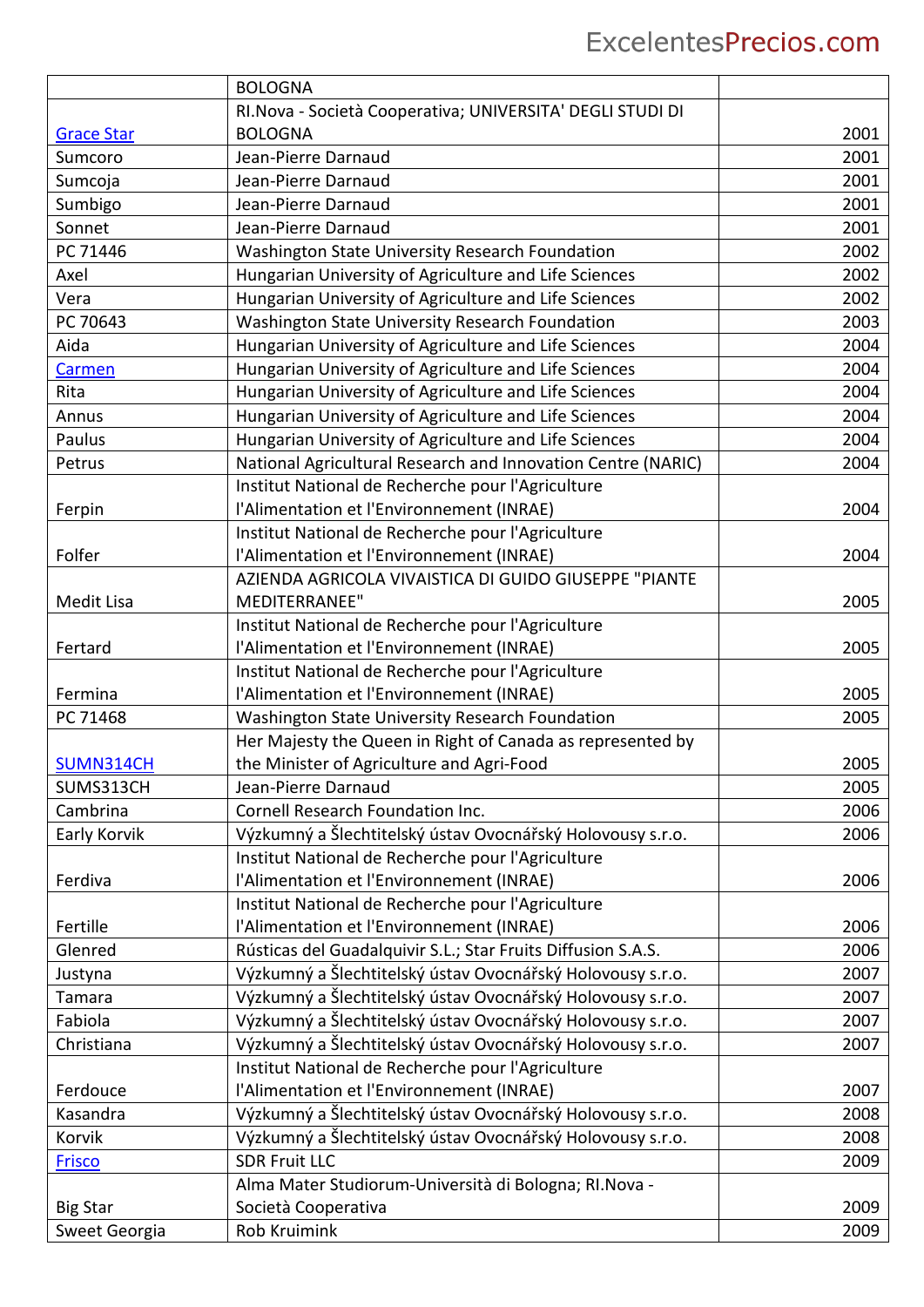## ExcelentesPrecios.com

| Royal Edie          | International Plant Selection S.A.R.L.                     | 2010 |
|---------------------|------------------------------------------------------------|------|
| <b>Royal Helen</b>  | International Plant Selection S.A.R.L.                     | 2010 |
| Rubilam             | Agro Selections Fruits S.A.S.                              | 2010 |
| Rosilam             | Agro Selections Fruits S.A.S.                              | 2010 |
| <b>Rocket</b>       | <b>SMS Unlimited LLC</b>                                   | 2010 |
|                     | Her Majesty the Queen in Right of Canada as represented by |      |
| 13N0770             | the Minister of Agriculture and Agri-Food                  | 2010 |
|                     | Her Majesty the Queen in Right of Canada as represented by |      |
| <b>SPC207</b>       | the Minister of Agriculture and Agri-Food                  | 2010 |
|                     | Her Majesty the Queen in Right of Canada as represented by |      |
| SPC106              | the Minister of Agriculture and Agri-Food                  | 2010 |
|                     | Her Majesty the Queen in Right of Canada as represented by |      |
| <b>SPC103</b>       | the Minister of Agriculture and Agri-Food                  | 2010 |
| <b>Royal Bailey</b> | International Plant Selection S.A.R.L.                     | 2010 |
| <b>Royal Hazel</b>  | International Plant Selection S.A.R.L.                     | 2010 |
| ZAI89CZ             | International Plant Selection S.A.R.L.                     | 2010 |
| Rosie               | International Plant Selection S.A.R.L.                     | 2010 |
| Royal Marie         | International Plant Selection S.A.R.L.                     | 2011 |
| Firelam             | Agro Selections Fruits S.A.S.                              | 2012 |
| <b>PA1UNIBO</b>     | Alma Mater Studiorum-Università di Bologna                 | 2012 |
| PA2UNIBO            | Alma Mater Studiorum-Università di Bologna                 | 2012 |
| PA3UNIBO            | Alma Mater Studiorum-Università di Bologna                 | 2012 |
| PA4UNIBO            | Alma Mater Studiorum-Università di Bologna                 | 2012 |
| PA5UNIBO            | Alma Mater Studiorum-Università di Bologna                 | 2012 |
|                     | Her Majesty the Queen in Right of Canada as represented by |      |
| <b>SPC 342</b>      | the Minister of Agriculture and Agri-Food                  | 2012 |
|                     | Bundesrepublik Deutschland vertreten durch Julius Kühn-    |      |
| Narana              | Institut                                                   | 2013 |
|                     | Bundesrepublik Deutschland vertreten durch Julius Kühn-    |      |
| Areko               | Institut                                                   | 2013 |
| <b>Nimba</b>        | <b>SMS Unlimited LLC</b>                                   | 2013 |
| <b>Pacific Red</b>  | <b>SMS Unlimited LLC</b>                                   | 2013 |
|                     | Alma Mater Studiorum-Università di Bologna; RI. Nova -     |      |
| PA6UNIBO            | Società Cooperativa                                        | 2014 |
| PA7UNIBO            | Alma Mater Studiorum-Università di Bologna                 | 2015 |
| ZAI99CZ             | International Plant Selection S.A.R.L.                     | 2015 |
| <b>ZAI105CZ</b>     | International Plant Selection S.A.R.L.                     | 2015 |
| ZAI114CZ            | International Plant Selection S.A.R.L.                     | 2015 |
| ZAI107CZ            | International Plant Selection S.A.R.L.                     | 2015 |
|                     | Her Majesty the Queen in Right of Canada as represented by |      |
| <b>SPC232</b>       | the Minister of Agriculture and Agri-Food                  | 2015 |
| Redlam              | Agro Selections Fruits S.A.S.                              | 2015 |
| Rosalolam           | Agro Selections Fruits S.A.S.                              | 2015 |
| Irena               | Výzkumný a Šlechtitelský ústav Ovocnářský Holovousy s.r.o. | 2015 |
| SR2004              | <b>Tip Top Orchards LLC</b>                                | 2016 |
|                     | Centre Technique Interprofessionnel des Fruits et des      |      |
| <b>Babelle</b>      | Légumes (CTIFL)                                            | 2016 |
|                     | Centre Technique Interprofessionnel des Fruits et des      |      |
| <b>Balrine</b>      | Légumes (CTIFL)                                            | 2016 |
| Feroni              | Institut National de Recherche pour l'Agriculture          | 2016 |